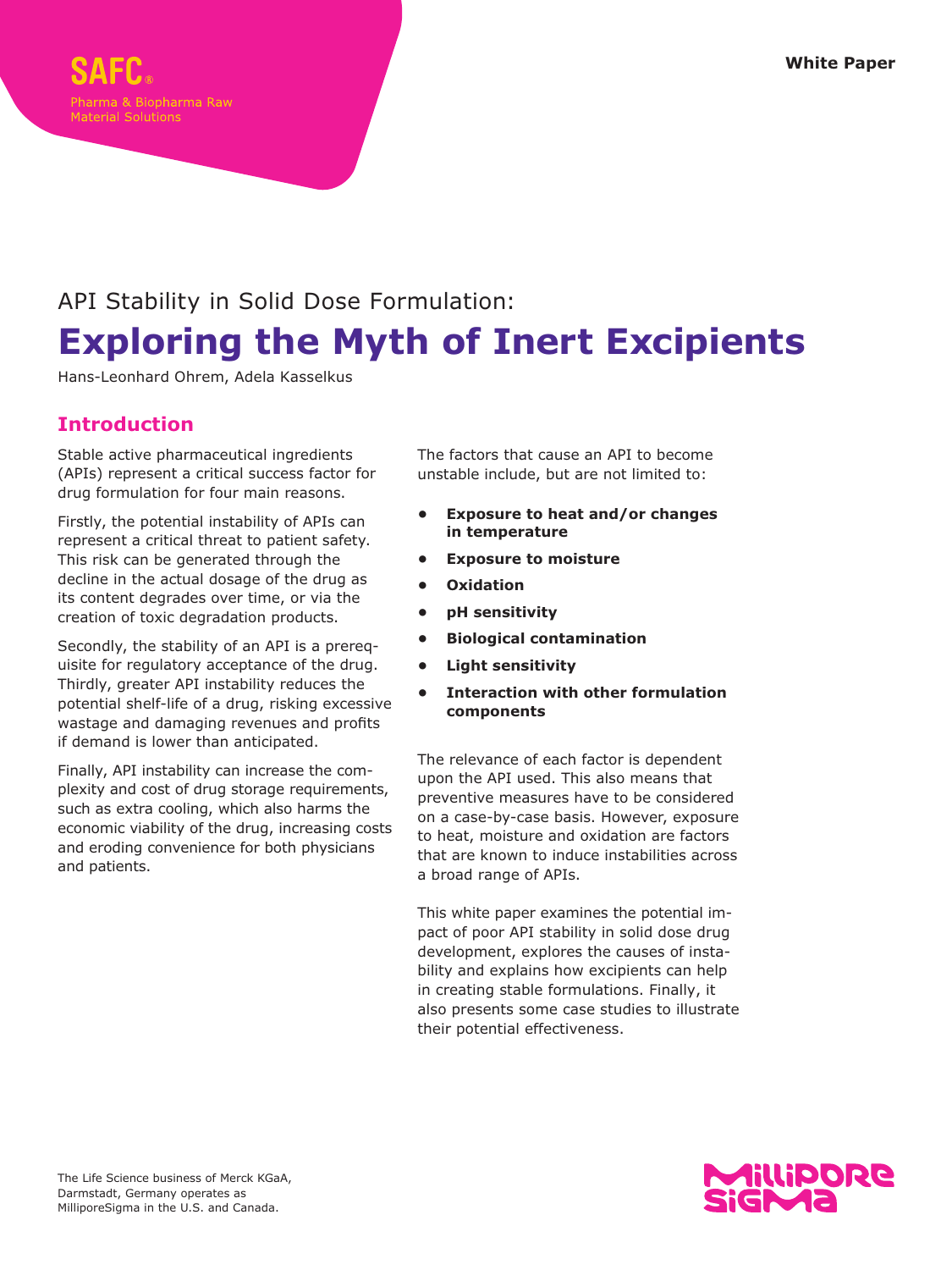# **The role of excipients**

There has been a paradigm shift in assumptions about excipients in solid dose drug formulations. In the past, excipients in formulation were assumed to be inert, but it is now clear that this is not usually the case in reality. The contemporary view is that excipients are not inert and their functionalities are becoming increasingly important, even in more traditional approaches to pharmaceutical formulation such as direct compression.

Whereas fillers were once regarded simply as fillers, today they are chosen according to specific functionalities. For example, without excellent flowability, compressibility and uniformity, the direct compression of very high and low dose formulations in particular would not be possible.

The range of excipient functions includes:

**Physical action:** Including lubricants, flow enhancers, disintegrants, binders, coatings or pigments.

**Chemical activity:** pH adjustment, preservatives, antioxidants, scavengers, and taste modifiers.

**Bioavailability enhancement:** Including the ability to, for example: increase solubility; limit the tendency of recrystallization of amorphous drugs; enhance permeability; enable in situ salt formation or even complexation with the API.

## **Addressing excipient stability issues using traditional approaches**

The most common types of API instabilities can be induced in the following ways: Direct interaction/reactivity with the excipients; moisture content; oxidation; compression force; impurities; hygroscopicity; and the granulation process. These issues and how they are usually addressed are explored in more detail below:

**Direct interaction/reactivity:** Direct interaction or reactivity provides a good example of how excipients used with APIs are not necessarily as inert as was assumed in the past. Lactose, for example, is a reducing sugar that reacts primarily with amine groups in the so-called Maillard reaction.<sup>1</sup>

And yet, lactose is very commonly used in solid dose formulations, despite the fact that a reaction with the API might occur. As another example, magnesium stearate is very often used as a lubricant, but is incompatible with acidic APIs such as acetylsalicylic acid and most alkaloid APIs. The standard strategy in formulation is to avoid the use of excipient/ API combinations that are obviously incompatible as far as the chemistry is concerned.

**Moisture content/hygroscopicity:** Table 1 lists the maximum water content of commonly applied filler excipients as specified in pharmacopoeial monographs. For example, a water content as high as 15% is still within compendial specifications for starch, while only 0.3% is applicable for mannitol.

| <b>Substance</b>    | <b>Water Content</b> |
|---------------------|----------------------|
| Starch              | $\leq 15\%$          |
| <b>MCC</b>          | $\leq 7\%$           |
| Isomalt             | $\leq 7\%$           |
| Excipient System A* | $\leq 5.75\%$        |
| Excipient System B* | $\leq 3.5\%$         |
| Excipient System C* | $\leq 3\%$           |
| Lactose monohydrate | $\leq$ 1%            |
| DC-Sucrose          | $\leq$ 1%            |
| DC-Mannitol         | $\leq 0.3\%$         |

**Table 1:** 

Water content of commonly used fillers in solid dose formulation (data based on Rowe et al. or manufacturer's  $information)^2$ 

\*Excipients systems A-C are ready-to-use systems of the following composition:

• A: lactose monohydrate, povidone, crospovidone

• B: lactose monohydrate, cellulose

• C: lactose monohydrate, maize starch

This complexity derives from the fact that different measurement methods are applied, and even different parameters are specified such as moisture content or loss on drying.

While Karl Fisher titration is water-specific and measures only the water content in a sample, loss on drying also includes other volatile impurities. As a result, they are not directly comparable with one another. Also, the differentiation in water content in the monograph is related to the hygroscopicity of the excipients.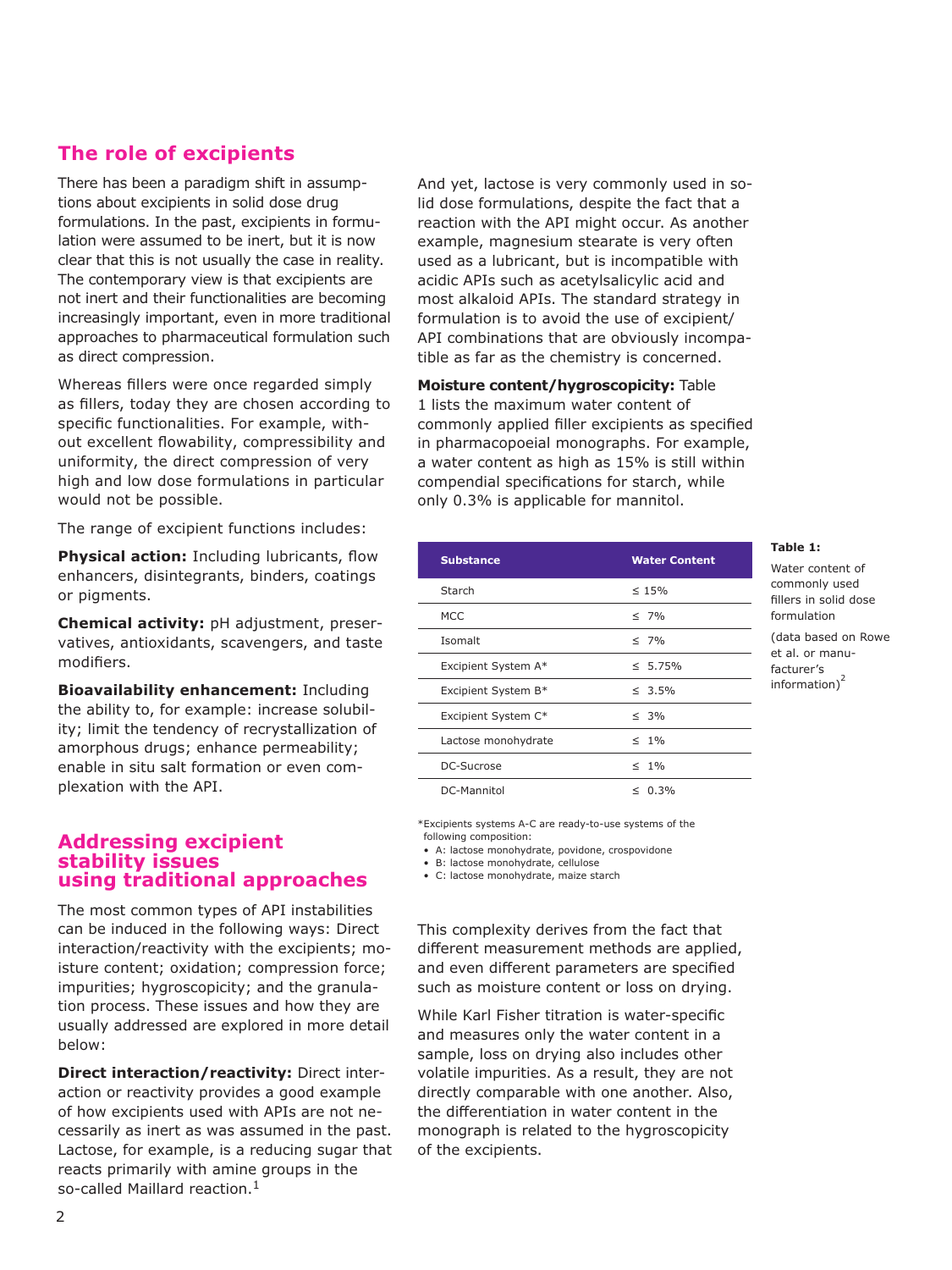Figure 1 compares the water absorption of commonly used fillers in solid formulation such as mannitol, microcrystalline cellulose (MCC), and sorbitol.



Dynamic vapor sorption (DVS) results of spray-dried beta-polymorphic mannitol, deltapolymorphic mannitol, MCC and spraydried and crystallized sorbitol



The data show that sorbitol, which is generally regarded as highly hygroscopic, is actually only hygroscopic in an environment with a relative humidity of 65% or more. In contrast, MCC exhibits higher hygroscopicity at a relative humidity of 65% and less and absorbs water regardless of how much moisture is present in the environment.

Still, formulators often hesitate to use sorbitol because of its hygroscopicity, even though it is clearly of concern only when specific conditions are present.

These environmental conditions can be controlled during the production process, and the packaging type and material selected helps to prevent any effects that may otherwise occur during storage of the final formulation.

**Impurities:** A meta-study into reactive impurities in excipients by Wu Y. et al in 2011 identified the excipients and impurities listed in Table 2 as being particularly significant.<sup>3</sup> For example, MCC as a commonly used filler in solid formulation contains, in addition to water, several different types of impurities such as the reducing sugar glucose, aldehydes, free radicals and peroxides, all of which may promote API instabilities.

Also, it can directly interact with the API via hydrogen bonding, which may result in a retardation of the API release kinetics.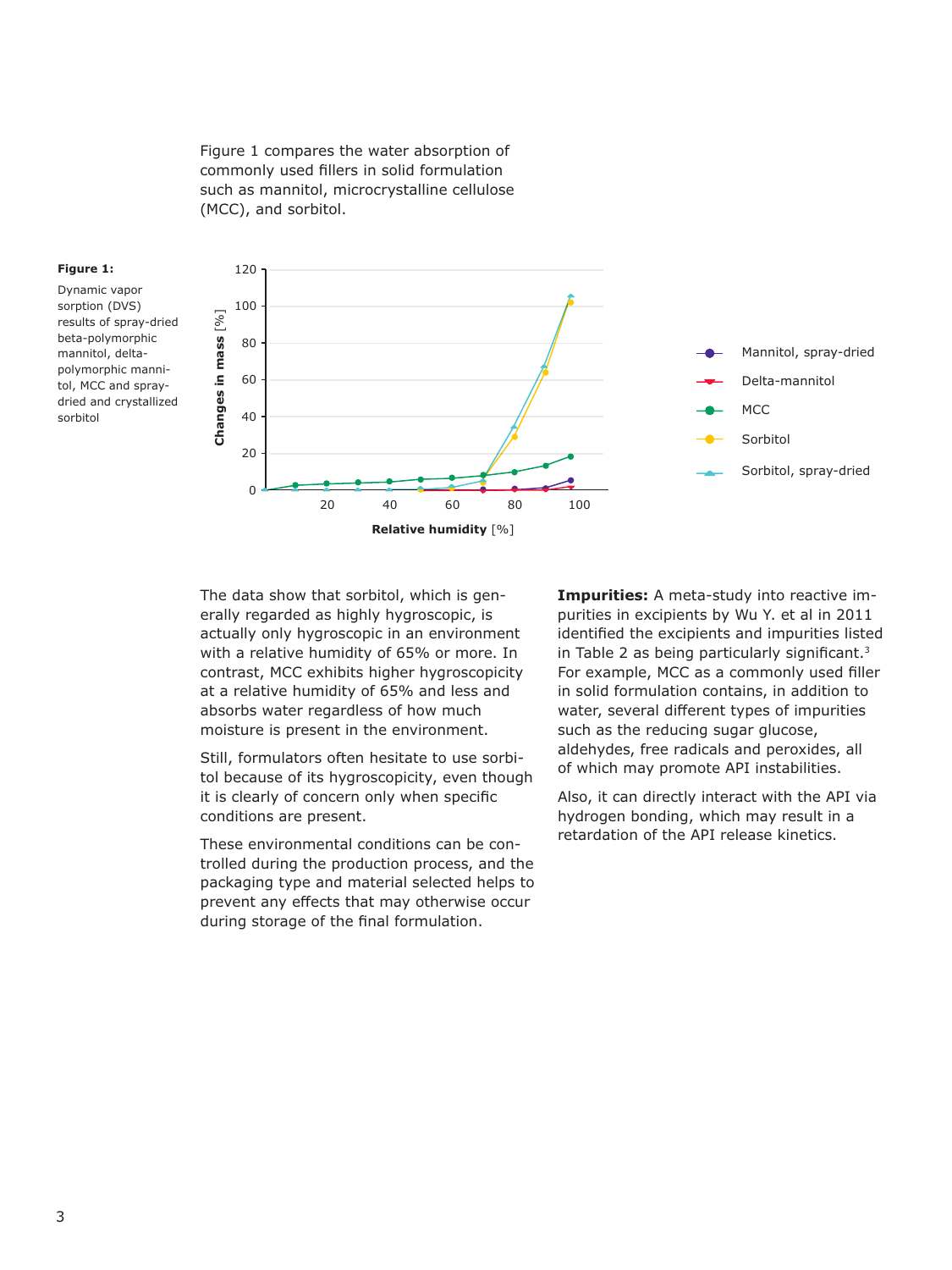#### **Table 2:**

Example excipients commonly used in pharmaceutical formulation and their typical impurities

• MCC Water, glucose (reducing sugar), hydrogen bonding ( $\rightarrow$  retardation), aldehydes, free radicals/peroxides • Glucose, lactose Water, aldehydes, formic acid, reducing sugar

- Starch Water, reducing sugar, aldehydes
- HPMC Water, reducing sugar, retardation, aldehydes
- PEG, Tween® Aldehydes, peroxides
- Povidone Peroxides, aldehydes, retardation
- Crospovidone Peroxides, aldehydes

It is important to consider the last two excipients shown in Table 2, povidone and crospovidone, in more detail. The former is used as a binder, and the latter as a superdisintegrant. With similar chemistry, both of them contain peroxides, aldehydes and may form molecular adducts with certain APIs, affecting API release kinetics.

Reducing sugars, which react with APIs that carry a primary amine group in the Maillard reaction, recur throughout the list. To control the occurrence of this reaction, pharmacopoeias limit the reducing sugar level to 0.1% for polyols such as mannitol or sorbitol. However, the question then arises as to whether this level is sufficient to ensure acceptable API stability.

Figure 2 shows an HPLC chromatogram of two different formulations using the same API but different types of mannitol. When comparing the analysis results directly after blending the components to the results after one week of storage at 60 °C, different levels of impurity can be noted after approximately 7.5 minutes of elution.

Mannitol A complies with the compendial limit of 0.1% reducing sugars, showing a level of 1.9% of API degradation product after storage. Mannitol B contains lower reducing sugar levels, which results in lower API degradation product content of only 0.6% after storage.

#### **Figure 2:**

HPLC chromatograms comparing formulations of a model API and mannitol excipients containing different levels of reducing sugars and the resulting amount of API degradation product after storage at 60 °C for 7 days to the blend tested immediately after preparation.



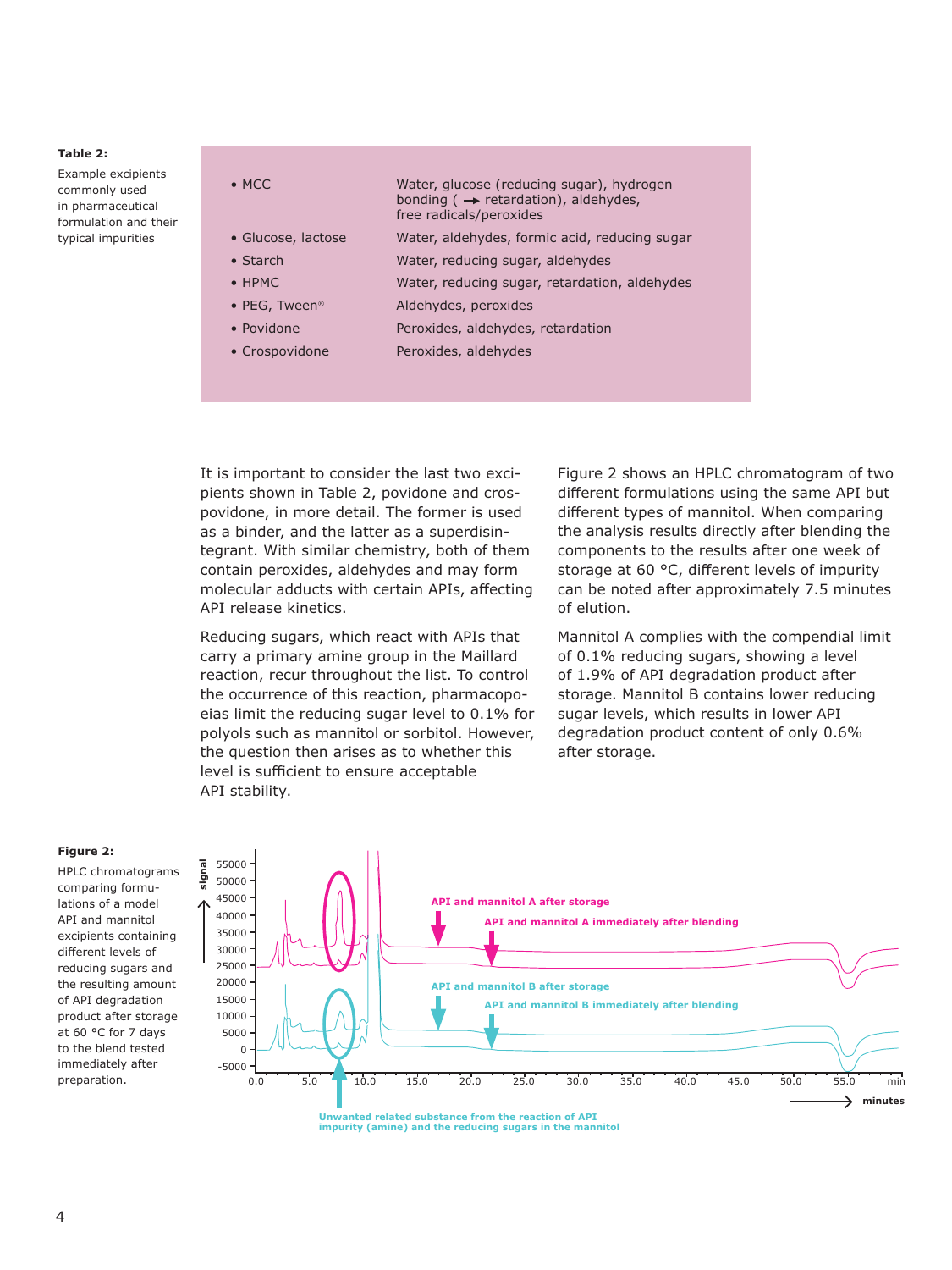Figure 3 shows another example using the API pramipexol. Again, formulations using mannitol A and B were compared using HPLC. While mannitol A resulted in API degradation levels of 6.5%, mannitol B resulted in lower API degradation of 1.5% and a lesser variety of degradation products. Similarly to the previous example, this is a direct result of the lower amount of reducing sugar impurity in mannitol B.

Of course, it is also important to bear in mind that the limits stated within a product's certificate of analysis (CoA) are not the same as actual values, because suppliers need to ensure a margin of error to ensure the CoA guarantee is upheld. Out of specification results would result in serious supply disruptions.

#### **Figure 3:**

HPLC chromatograms comparing the amount of API degradation product in formulations of model API pramipexol and mannitol excipients containing different levels of reducing sugars.



Figure 4 shows how the actual values of reducing sugar content are in relation to the limit values specified for particle-engineered mannitol Parteck® M. With a specified limit of 0.05% and actual levels of reducing sugars below 0.02%, the margin of error is sufficiently large that the CoA guarantee can easily be upheld.

Another aspect is that batch-to-batch variations in reducing sugar level within the specified limits may affect the performance of the final formulation.

It is therefore critical to choose an excipient with a sufficiently specified level and confirmed low variation from batch to batch.

#### **Figure 4:**

Batch-to-batch variation of reducing sugar levels in particle-engineered, mannitol-based Parteck® M excipient, showing very low levels of reducing sugars.



| <b>Batch</b> | <b>Reducing Sugars</b> |
|--------------|------------------------|
| $\mathbf{1}$ | 0.014%                 |
| 2            | 0.011%                 |
| 3            | 0.008%                 |
| 4            | 0.005%                 |
| 5            | 0.011%                 |
| 6            | 0.015%                 |
| 7            | 0.016%                 |
| 8            | 0.006%                 |
| 9            | 0.015%                 |
| 11           | 0.008%                 |
| 12           | 0.008%                 |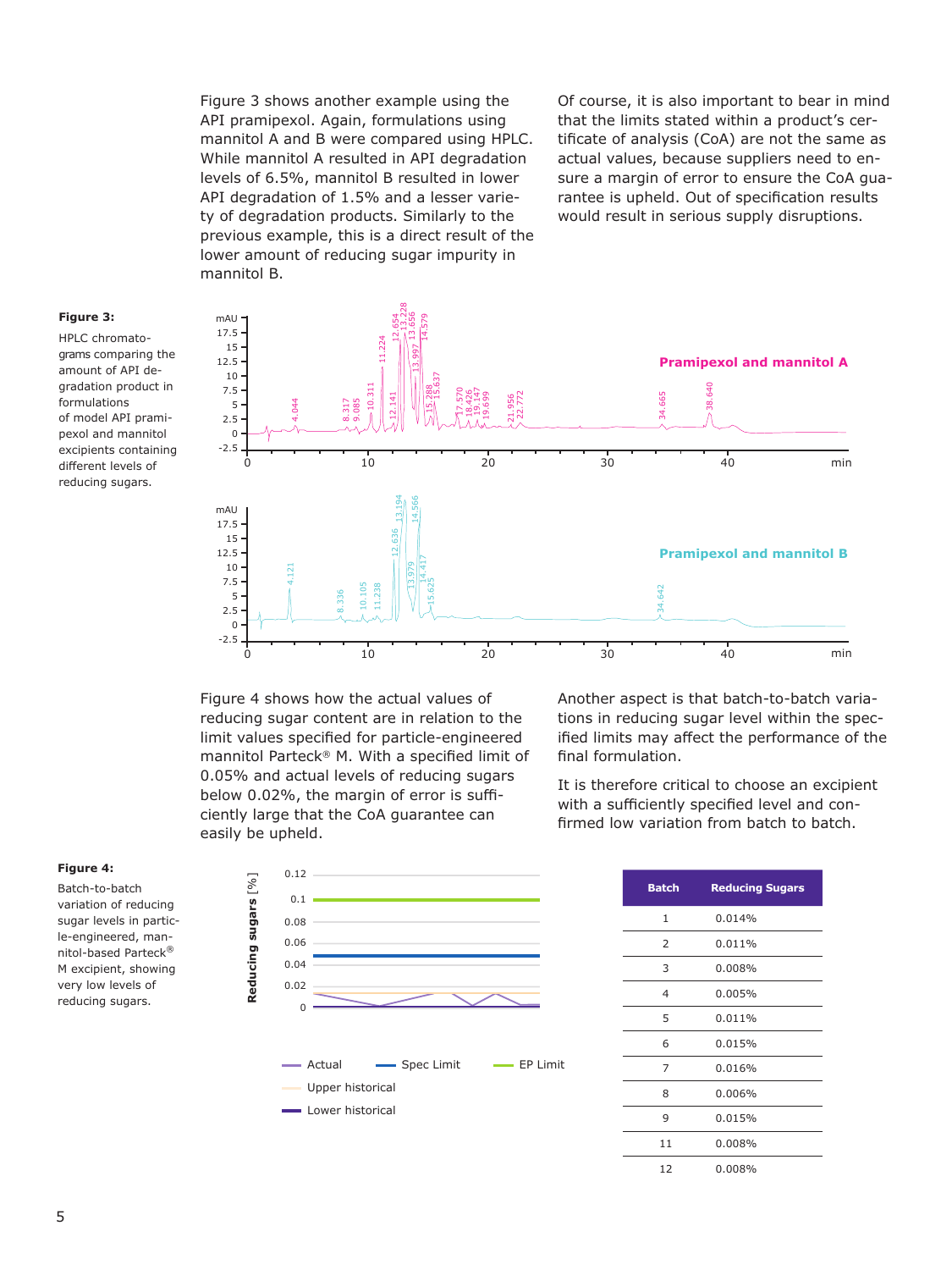**Oxidation:** Oxidation is often mentioned as an important factor by formulators. Simple exposure to air as the source of oxidation can be easily prevented via coatings or packaging type and material and, typically, is not directly affected by the choice of excipients. However, excipients may contain peroxides as an impurity which may effect oxidation. Povidone and crospovidone as sources of peroxides are often part of excipient systems used for orally disintegrating tablets (ODTs).

Figure 5 shows that the peroxide levels of ODT excipient systems C-F, which contain povidone and crospovidone, are up to 46 times higher than those of ODT excipient systems without povidone and crospovidone (A, B and G). Therefore, when dealing with an oxidation sensitive API, the use of povidone and crospovidone is best avoided.



Composition of ready-to-use ODT excipient systems:

- A: Mannitol, croscarmellose sodium
- B: Lactose, starch
- C: Mannitol, crospovidone, povidone, polyvinyl acetate
- D: Mannitol, xylitol, microcrystalline cellulose (MCC), crospovidone, calcium dihydrogen phosphate dihydrate
- E: Mannitol, xylitol, MCC, crospovidone, Mg Al silicate
- F: Mannitol, fructose, MCC, solicon dioxide, crospovidone
- G: Mannitol, starch

**Compression:** There are three ways in which the compression force used in solid dose formation can affect API stability. Firstly and perhaps surprisingly, the pressure exerted in the tableting process can create observed localized temperatures of above 160°C within a tablet. Essentially, the action of pressure and speed during the compression process on the friction created at excipient contact points is high enough to create melting in, for example, mannitol.

So, if a temperature-sensitive API is used that was stable in the powder mixture but degradation products can be observed after compression, this may be due to local temperature increases during the tableting process.

Secondly, certain polymorphic forms of an API which are, for example, intended to achieve better bioavailability in the body due to an improved apparent solubility of the API, are temperature-sensitive. The temperature increase during the tableting process could also result in a partial change of the API's polymorphic form and, therefore, a different final formulation performance than initially intended.

Finally, the shear force that is applied in the tableting process may break up large molecules or coated API particles. Coated API particles may have been formulated with the intention of masking a bitter API's taste, modifying the release kinetics or improving API stability. The application of shear force results in particle break-up, compromises the coating layer and impairs the intended effect of the particle coating.

**Figure 5:** Amount of perox-

systems

available ready-touse ODT excipient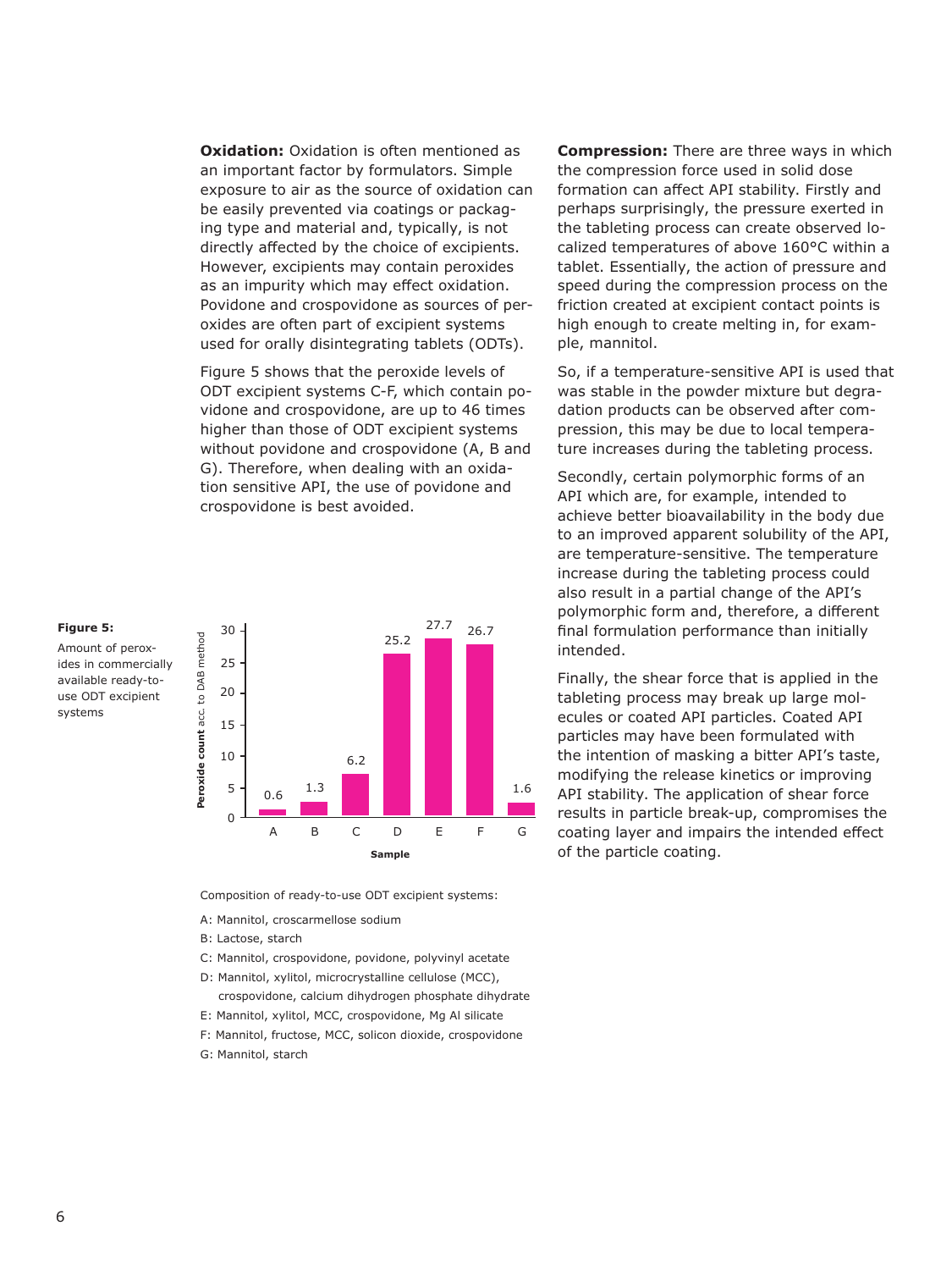Figure 6 shows the impact of this effect on oxidation-sensitive vitamin D as model API in a design of experiment (DOE) study using mannitol for direct compression. Vitamin D tablets are created with API particles bearing a protective, antioxidant coating to improve its stability. The results show that reducing compression force increases API stability:

By changing to a mannitol with improved compressibility, the compression pressure was reduced from 18 kN to 2 kN and API stability was increased.

In other words, with lower compression force, the temperature rise caused by the tableting process is minimized and the break-up of particles is prevented.



Figure 7 shows an overview of compressibilities of different directly compressible fillers. The upper two curves both represent sorbitol, with the higher curve representing the spray-dried form, and the lower curve representing the crystallized form. The difference in performance between these two forms is explained by the larger surface areas of sorbitol in its spraydried form. The larger surface area created by the spray-drying process leads to a higher compressibility or higher hardness in the tablet. In other words, the particles are actually engineered towards better compressibility.

It is also important to note here that sorbitol is much more compressible than, for example, MCC, lactose, phosphates, and other alternatives. This is because, with a melting temperature of 95 °C sorbitol melts to a certain degree during the tableting process, as described above. When the increased temperature dissipates, the recrystallisation of slightly molten particles, creates a much stronger binding when compared with the mechanical binding of particles within MCC. This binding process is a reason for sorbitol's good compressibility.



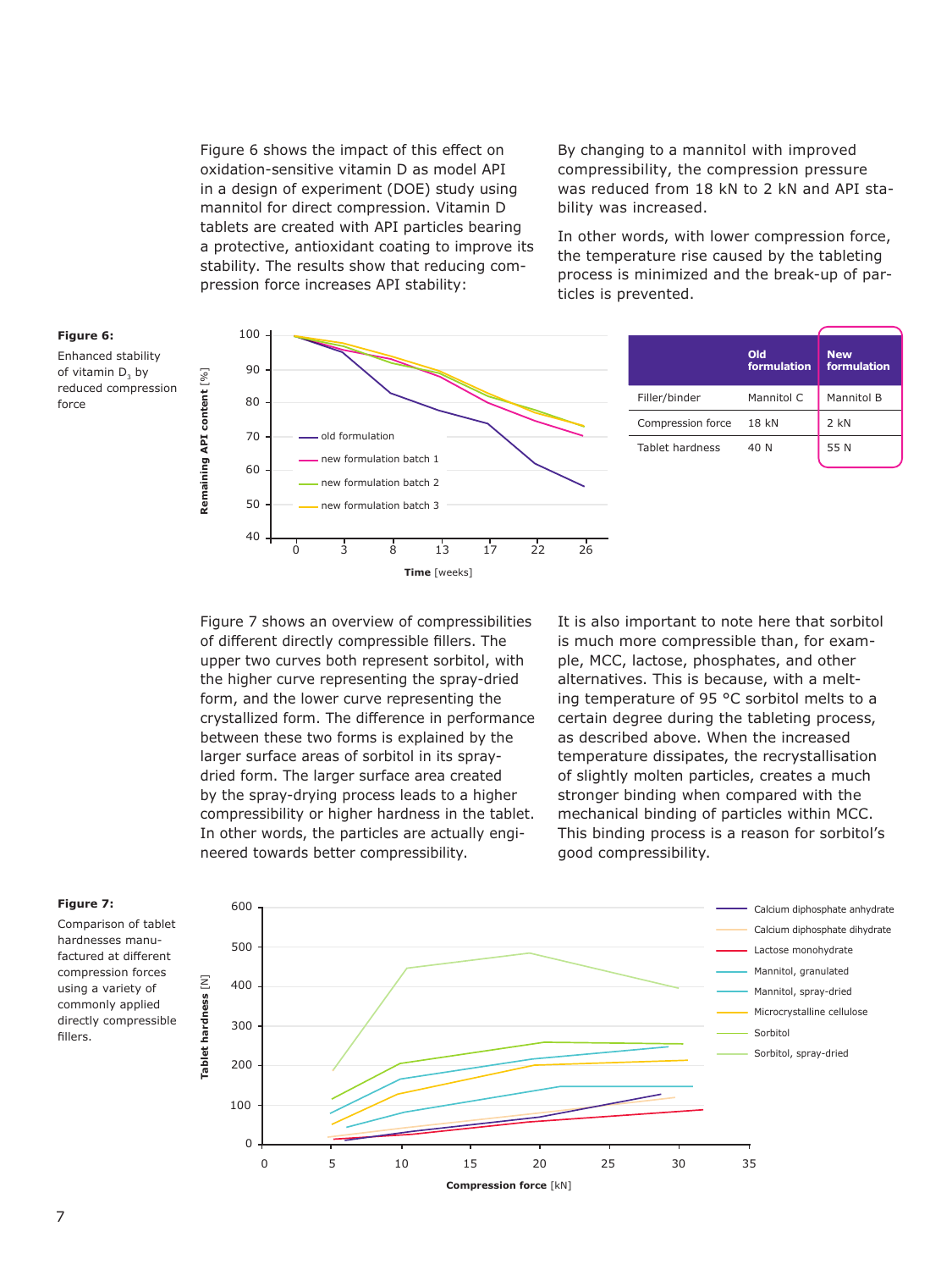**Granulation:** The granulation process can also affect API stability. This is why direct compression is usually preferred to wet granulation not only because of cost concerns, but also in terms of sensitive APIs, as no water and heat is applied in direct compression processes.

These advantages often outweigh the fact that direct compression can present challenges in relation to content uniformity, compressibility and flow in some instances.

Content uniformity is important because in a statistical mixture where API and excipient particle sizes differ significantly, segregation can occur. This is critical in direct compression or any tableting process, because it can affect the content uniformity of the final dosage forms.

Figure 8 illustrates an alternative – an ordered mixture in which API particles, typically micronized, are adsorbed on the excipient particles' surface. It shows two different spray-dried mannitols, both mixed with model API ascorbic acid.

The excipient particle in Figure 8 A has a smaller, smoother surface area with limited regions where the API is located in an adsorbed form. Figure 8 B shows a mannitol with a larger, more structured surface area which can clearly be seen to adsorb the API, especially in micronized form, more easily.

#### **Figure 8:**

Scanning electron microscopy (SEM) images comparing the API adsorption on the surface area of two different types of spray-dried mannitol.

In both cases, the mannitol was mixed with 1% of ascorbic acid (particle size < 10 µm)



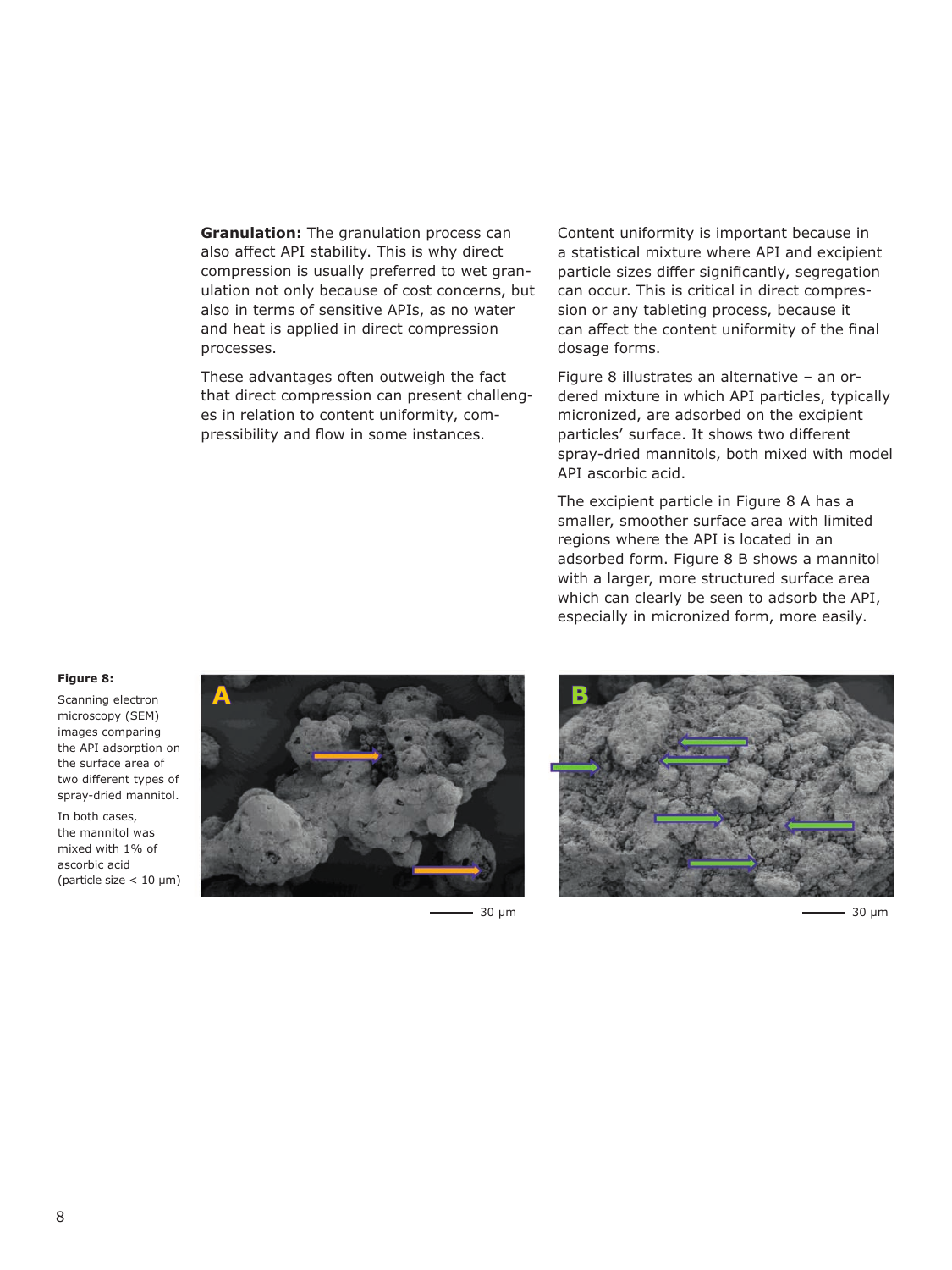**The potential suitability of direct compression for formulations must be considered on a case-by-case basis.** 

**Some examples are illustrated through the following case studies.**

## **API Stability: Case Study 1**

In a formulation with a very low dose of API of 0.5 mg in a 120 mg tablet (0.4% w/w), the API must be distributed very effectively to ensure good content uniformity of the final solid dosage forms. Direct compression would not usually be selected in this instance, due to concerns about keeping content uniformity within the target parameters.

However, as the API in this case is moisture sensitive, the traditional wet granulation process using water and heat is unsuitable. Putting the mixture on a rotary press with Parteck® M mannitol at two different speeds yields very consistent results with a content uniformity of  $\pm$  1.8%. This is a direct result of the large surface area effect which was explained for sorbitol in more detail on previous pages and applies also for the present case study.

Figure 9 shows clearly that the particle-engineered excipient Parteck® M (Figure 9 B) has a larger surface area than conventional direct compressible mannitol (Figure 9 A). As a consequence, it is better compressible and especially suitable for direct compression processes when low amounts of API are used.

# **API Stability: Case Study 2**

Atorvastatin is well-known as an API that is sensitive to heat, moisture, oxidation, light and acids, and which is unstable in its amorphous form.

To address the moisture and heat sensitivity, direct compression should be used instead of wet granulation.

Low compression force is required to negate the heat sensitivity and amorphous instability. To prevent oxidation, the use of peroxides contained in excipients like povidone or crospovidone should be avoided. Acid sensitivity can be addressed via the addition of an alkalizer such as meglumine or calcium carbonate. Light sensitivity is not a significant issue when choosing appropriate excipients because most of the API material is hidden within the tablet or can be addressed by coating the tablet or using an appropriate packaging.

One possible approach for an atorvastatin formulation could involve the use of a mannitol with a low moisture content, together with an alkalizer in a low-force direct compression process.





500 nm 500 nm

#### **Figure 9:**

SEM images comparing the particle structures of conventional directly compressible mannitol (A) and particle-engineered Parteck® M mannitol (B)